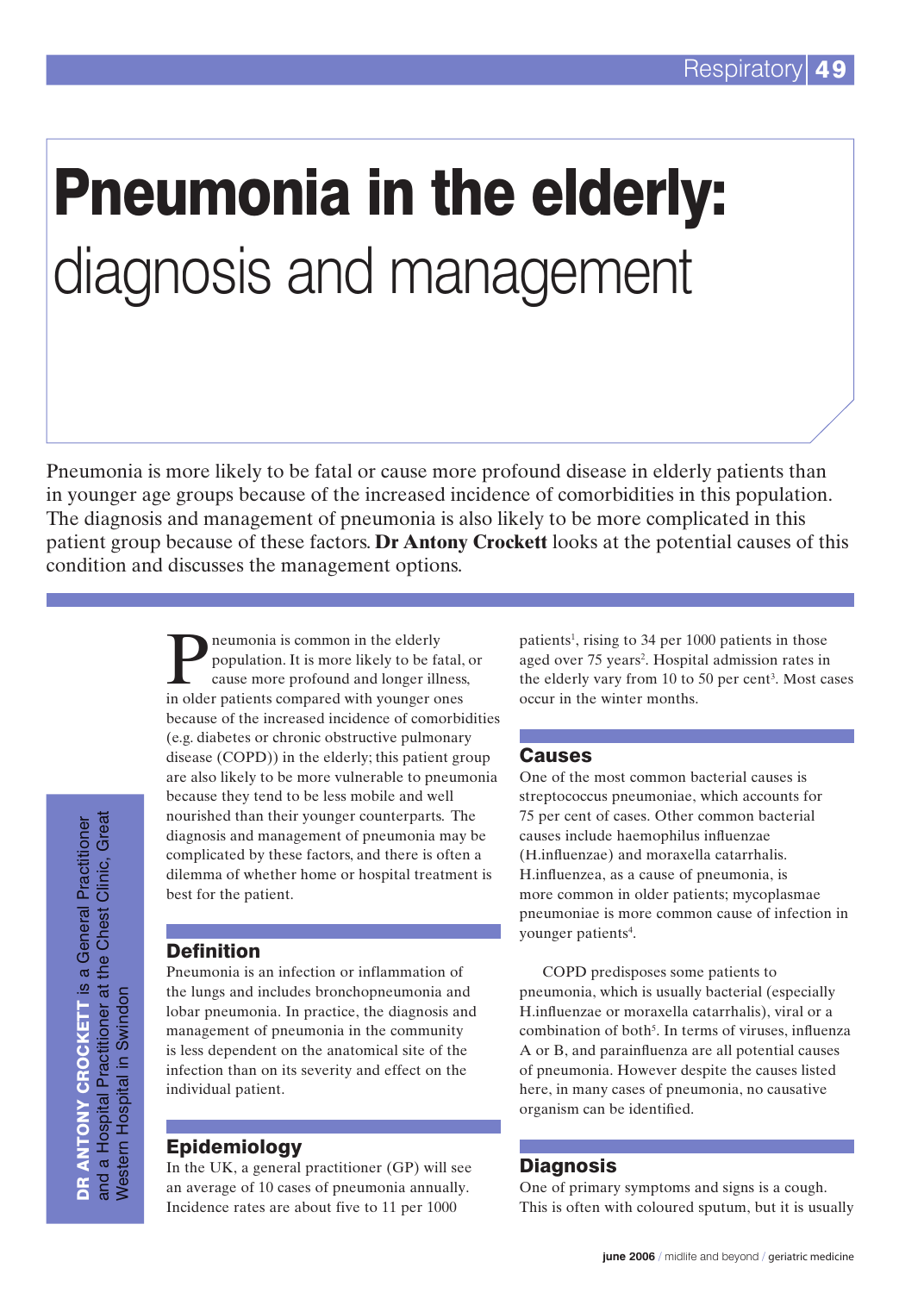unproductive initially. Another sign of infection is fever, although this is often absent in the elderly. Other signs/symptoms include:

- > Pleuritic chest pains
- > Tachypnoea and tachycardia
- > Dyspnoea
- > Confusion
- > Drowsiness
- > Focal crackles and diminished breath are the sounds made if there is lobar consolidation; widespread crackles, often shifting with coughing are the sounds if there is bronchopneumonia
- > Abdominal pain may be the dominant symptom in lower lobe pneumonia.

Hypotension indicates septicaemia or dehydration, or both. There may also be signs of a pleural effusion, which may occur as a complication in up to 40 per cent of cases (especially in lobar pneumonia)<sup>6</sup>. Elderly patients may present with only minimal symptoms, such as mild confusion or fever, and both respiratory and non respiratory symptoms are less commonly reported by elderly patients. Haemoptysis is not a usual feature of pneumonia and its presence should always prompt consideration of lung cancer or tuberculosis (TB).

## Differential Diagnosis

## COPD

In cases where there is an exacerbation of COPD symptoms, there will be history of COPD; consider adding inhaled bronchodilators and oral steroids in this instance.

#### Pulmonary embolus

It can be very difficult to distinguish pulmonary embolus from pneumonia without imaging and investigations. However, this diagnosis should be considered if the patient is not responding to therapy.

#### Pulmonary oedema

Pulmonary oedema is usually secondary to coronary heart disease or dysrhythmia. Heart disease or dysrhythmia can cause acute dysnoea and cough. However, there is often orthopnoea as well and the characteristic signs of a raised jugulovenous pulse; tachycardia and basal crepitations are usually present with pulmonary oedema.

### **Tuberculosis**

When the differential diagnosis is made, TB can often be overlooked. Pulmonary TB may present with a productive cough, but there are often systemic symptoms such as night sweats and weight loss. The symptoms may be a slow insidious onset over a period of weeks. Pulmonary TB can be primary or secondary; the latter may occur in patients who are unaware of previous infections or who have forgotten the episode. A chest X-ray usually distinguishes pulmonary TB from acute pneumonia.

#### Aspiration pneumonia

This is common in elderly – especially if there is additional dementia, alcoholism or swallowing problems (such as following a stroke).

#### Recurrent pneumonia

If there is recurrent pneumonia affecting the same lobe, exacerbation of bronchiectasis should be considered. Lung cancer should be considered when the pneumonia is recurrent or fails to respond to therapy. In patients who are smokers or ex-smokers, lung cancer should be considered even after a single episode of pneumonia.

#### Confounding factors

Comorbid disease (such as COPD, bronchiectasis, and diabetes) and other disorders (such as immobility, poor nutrition and alcohol excess) can exacerbate the infection. There are also 'situation factors', e.g. poor living conditions – especially damp houses with solid fuel heating, which make the pneumonia worse<sup>7</sup>.

#### Management

In primary care, the first decision is to whether to treat at home or admit to hospital. The patient should be examined and an assessment should be made about the severity of the infection and of the current social situation. Patients in residential or nursing homes should be diagnosed and managed as those in their own homes, as the causative pathogens are likely to be the same<sup>8</sup>.

The confusion, respiratory rate and blood pressure score in patients over 65 years (CRB-65) is a useful scoring system, endorsed by the British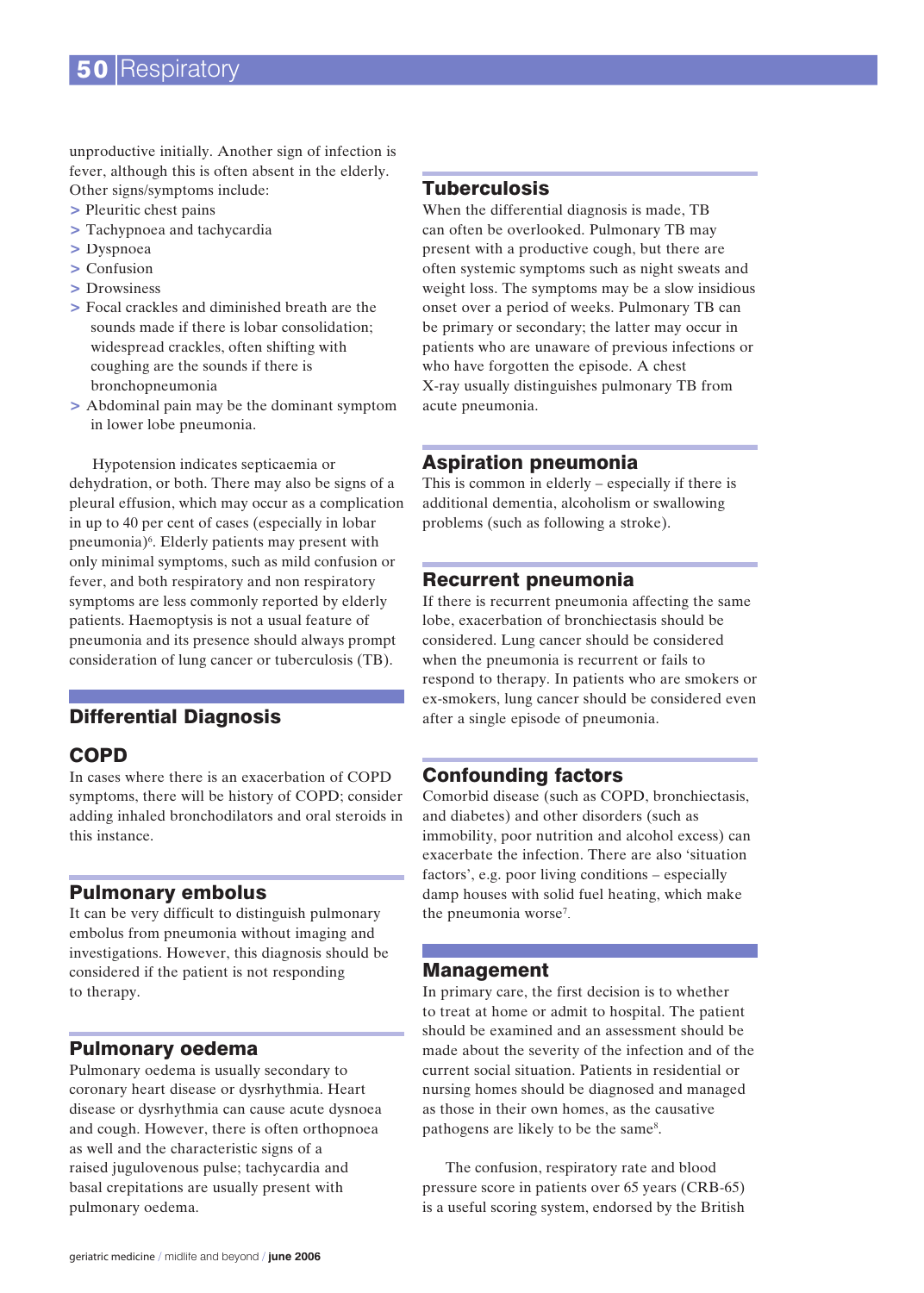Thoracic Society (BTS)<sup>9</sup>, which helps make the decision about where to treat the patient. The system is an assessment of the following:

- **>** Confusion
- **>** Respiratory rate >30
- **>** Systolic blood pressure <90
- **>** Diastolic blood pressure <60.

Score each criterion 0 for not present or one for present. An overall score of 0 indicates that home management is appropriate, while an overall score of one to two indicates admission to hospital should be considered. A score of three to four suggests admission is probably needed $10$ .

#### Treatment

If a decision has been made, with the patient and their carers or family when appropriate, to manage the patient at home, treatment is usually is antibiotics. These are given empirically if there is sufficient symptoms and signs to diagnose pneumonia.

With most patients that have an infection with no confounding factors, there is no indication to send sputum cultures to be tested as the result is unlikely to affect the initial management $11$ . Amoxicillin 500mg three times a day is recommended first line therapy (erythromycin 500mg four times a day if the patient is allergic to

penicillin). There is no advantage in giving quinolones or cephalosporins as first line therapy<sup>4</sup>. The patient should also be told to rest, have plenty of fluids and be given analgesia and antipyretics as needed. If managing a patient at home, a follow-up visit 48 hours later is recommended<sup>12</sup>. Vaccinations against influenza<sup>13</sup> and pneumococcus are advised  $$ the latter vaccine reduced mortality from pneumococcal pneumonia in elderly patients by  $32$  per cent<sup>14</sup>.

#### Prognosis

The following features are associated with a poor prognosis in the elderly<sup>15</sup>:

- > Absence of fever
- > Tachypnoea
- > Confusion
- > Shock.

Pulse oximetry should be used if possible, as levels below 92 per cent indicate the risk of more severe disease and may indicate that admission to hospital is advisable<sup>16</sup>. Overall mortality rates are about one per cent, but the rates rise with increasing age and may reach 12 per cent in patients aged 75 years or more<sup>3</sup>. In patients aged 65 years or more, six per cent of deaths are caused by pneumonia, but many other patients develop pneumonia in the terminal phase of other illnesses<sup>17</sup>.